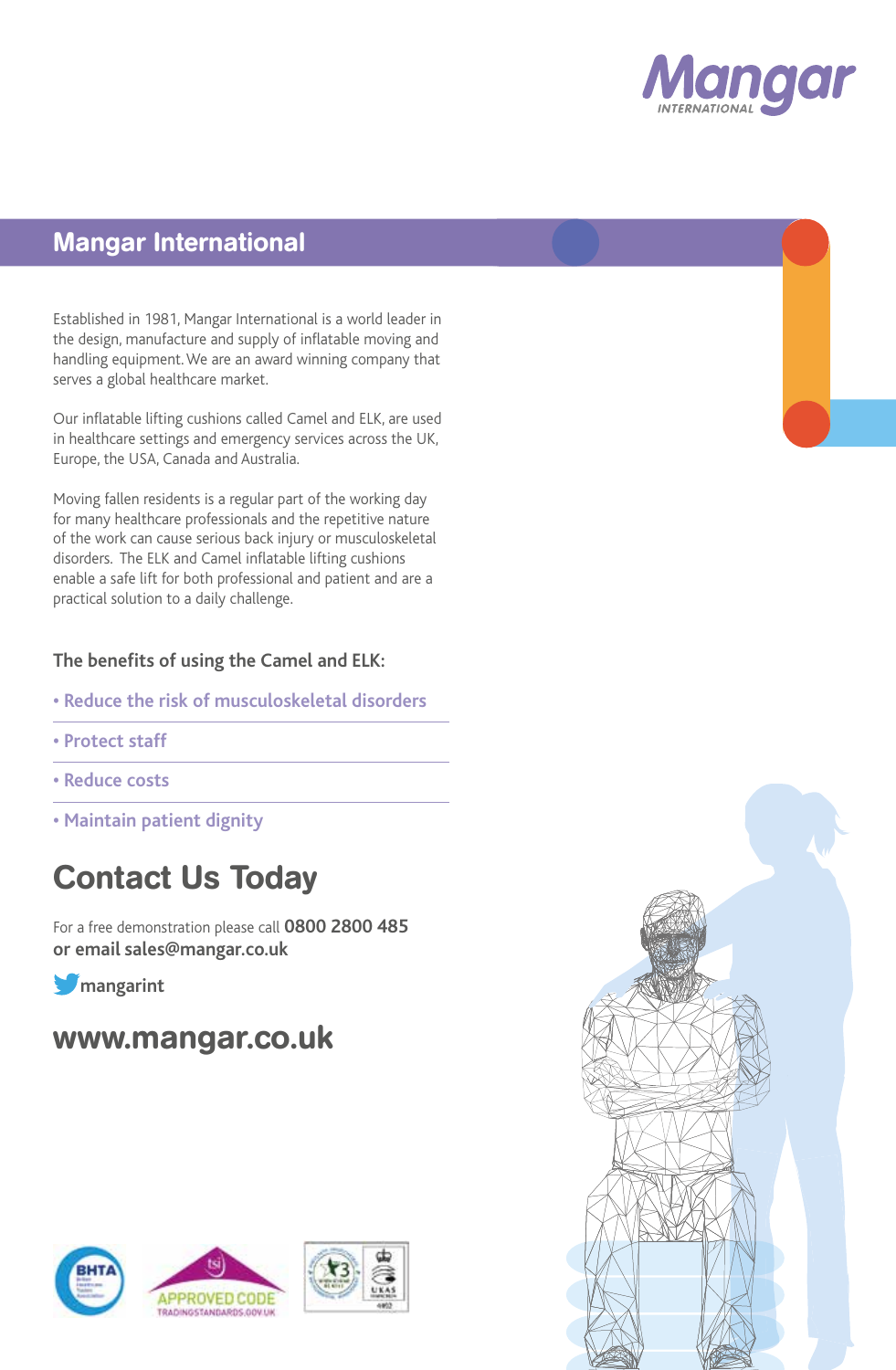

### Safe patient lifting

We understand that hazardous manual lifting techniques, associated with moving and handling can not only be distressing and undignified for residents, but can also increase the risk of injury to staff.

The Mangar ELK and Camel lifting cushions are practical, efficient manual handling products that are used in care home settings across the world. Inflated by an Airflo Plus Compressor, a fallen person can be lifted in minutes.

The unique design and portability means the lifting cushions can be used anywhere in your care home or outside.

#### **Easy to use**

No additional accessories are required to complete a lift - one size fits all. The ELK lifts up to 450kg (70 stone) and the Camel 350 kg (50 stone). Very little staff training is required.

#### **Easy to clean**

Lifting cushions are made from a hydrophobic material and can be cleaned using a detergent solution or alcohol impregnated wipe.

#### **Easy to transport**

Lifting cushions are battery powered, durable, compact and lightweight, making them easy to transport.

Moving and handling injuries accounts for 40% of work-related sickness absence in health & social care

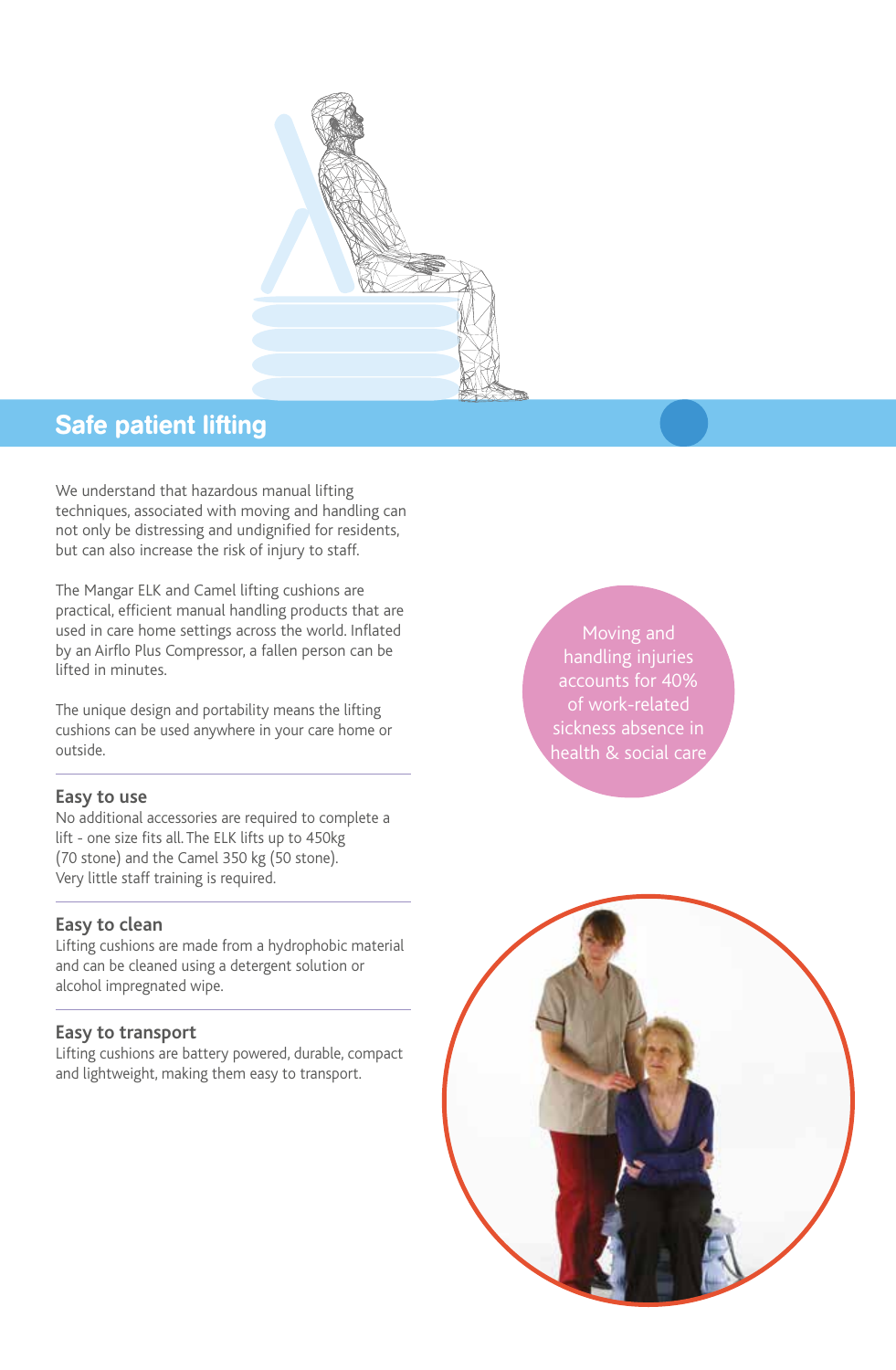45% of fallen people do not require a visit

## Key Benefits of Lifting Cushions

- **• Reduced** risk of musculoskeletal injuries to staff and the associated costs including:
	- **•** Agency staff to cover absenteeism.
	- **•** Recruitment costs through staff loss.
	- **•** Compensation claims.
- **Reduced** disruption when a resident falls:
- **•** Quick access to outside areas and confined spaces such as toilets, bedrooms and hallways.
- **•** A dignified lift reduces upset to the fallen person and other residents.
- **•** Residents with dementia or a cognitive impairment remain calmer when lifted with a lifting cushion than with other manual handling devices.

#### **• Improved productivity:**

- **•** Staff who pick up a musculoskeletal injury lifting residents can become resistant to further manual handling tasks. The lifting cushions reduce the risk of musculoskeletal injury.
- **•** Uninjured fallen residents can be lifted without the need to wait for an ambulance. This frees staff up to continue with their duties, rather than spend time sitting with the resident who has fallen.
- **•** Residents who are uninjured could wait up to seven hours for an ambulance
- **Improved wellbeing** of residents and their families**:**
- Completing a controlled, dignified lift reduces the likelihood of a long lie on the floor and increases the chance of a good recovery.
- **•** Families of residents find using a lifting cushion, particularly in public areas, a more dignified way to care for their relative.

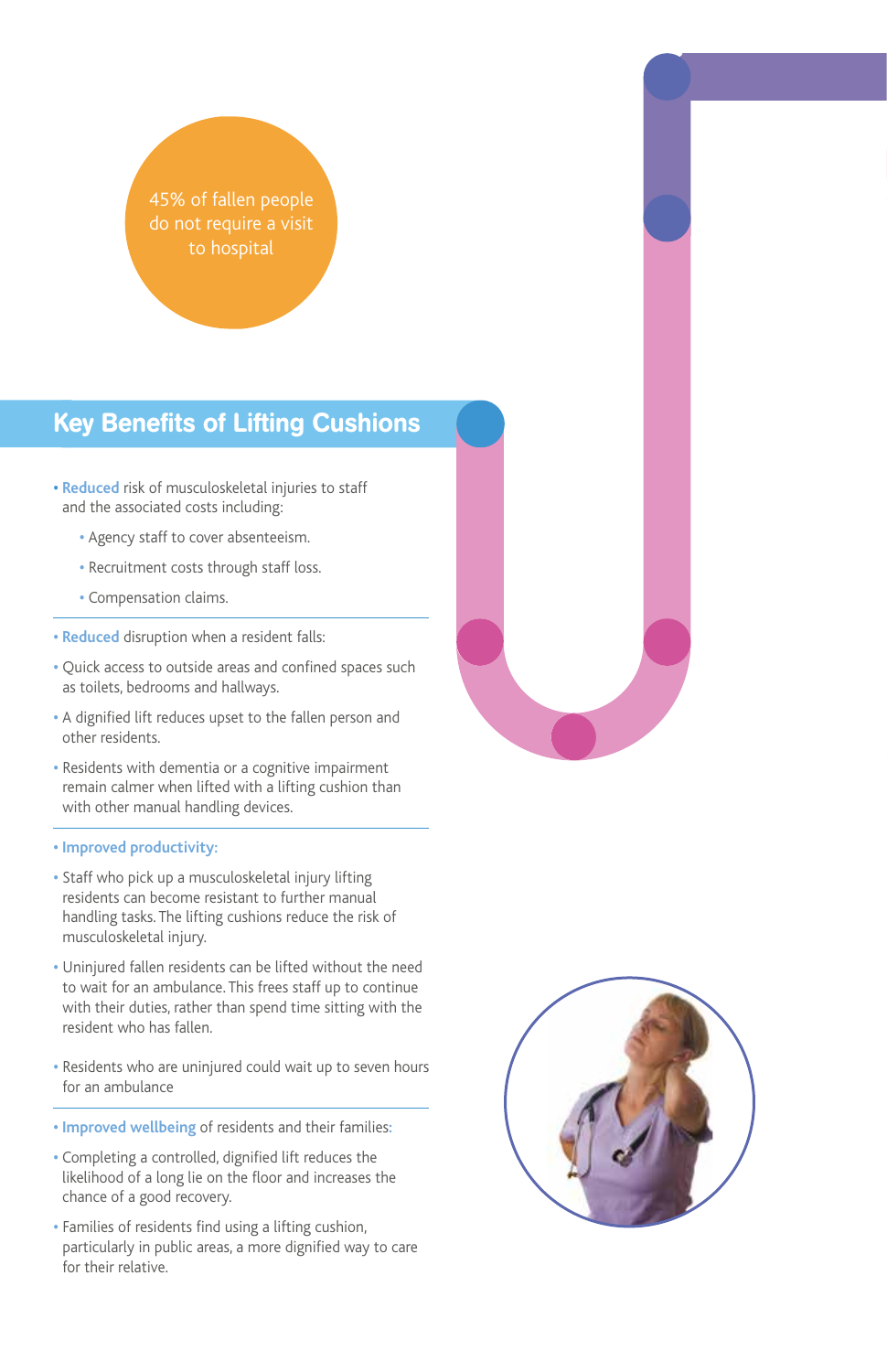

## The Propensity of Falls in Older People

In the UK, around 30% of adults who are over 65 and living at home will experience at least one fall a year. This rises to 50% of adults over 80 who are either at home or in residential care.

There is a direct correlation between recovery and how long people lie on the floor after a fall. Safely lifting a fallen person as quickly as possible is a daily challenge for healthcare professionals as the sooner the lift is completed, the lower the risk of a subsequent hospital admission. Remaining on the floor for more than an hour after a fall is associated with high mortality rates among people aged over 65 and is known as the **Golden Hour:**

- **20% of patients** admitted to hospital as a result of a fall have been on the ground for an hour or more.
- **50% of these will die** within six months.

Research by South West Ambulance Service in 2009/10 found that 15% of the call outs they received were to care homes. When residents fall in a care home setting, staff time is diverted from planned care as they look after the fallen person to wait for the ambulance. Each time an ambulance is deployed it costs the taxpayer approximately £300.

A 2010 Cardiff University study found that in England and Wales, 10% of 6,694,172 ambulance call outs were to falls of people aged over 65. Of these, 45% did not require further medical attention and were not transported to hospital.

This equates to a £90m bill for the tax payer.

### Why People Fall

Falls can be due to medical conditions, medication and environmental factors. Common reasons include:

- **Neurological disorders** people with a neurological disorder may display symptoms such as paralysis, muscle weakness, poor coordination, seizures or confusion. More common disorders include epilepsy, Parkinson's disease, multiple sclerosis, stroke, Alzheimer's and dementia.
- **Disabilities** disabilities include physical, cognitive, mental, sensory and emotional impairments. 18% of the UK population have a condition that limits their day to day activity.
- **Ageing effects**  The ageing population in the UK is projected to double by 2030 and the incidents of falls increase proportionately. (National Service Framework for Older People Standard Six: Falls, Help the Aged, Preventing Falls.)
- **Obesity**  The UK has the fifth highest obesity rate in the world. Plus size or bariatric patients face daily mobility challenges and face a heightened risk of health issues such as diabetes, respiratory and cardiovascular disease and cancer.
- **• Polypharmacy** Medications associated with some conditions such as diabetes, low blood pressure and cardiac problems, or where a mix of prescription drugs are required, may become drowsy, suffer dizzy spells or experience poor coordination.
- **Environmental** Falls will also happen because hazards in the home environment. This may be poor lighting, slippery floors, steep stairs or clutter.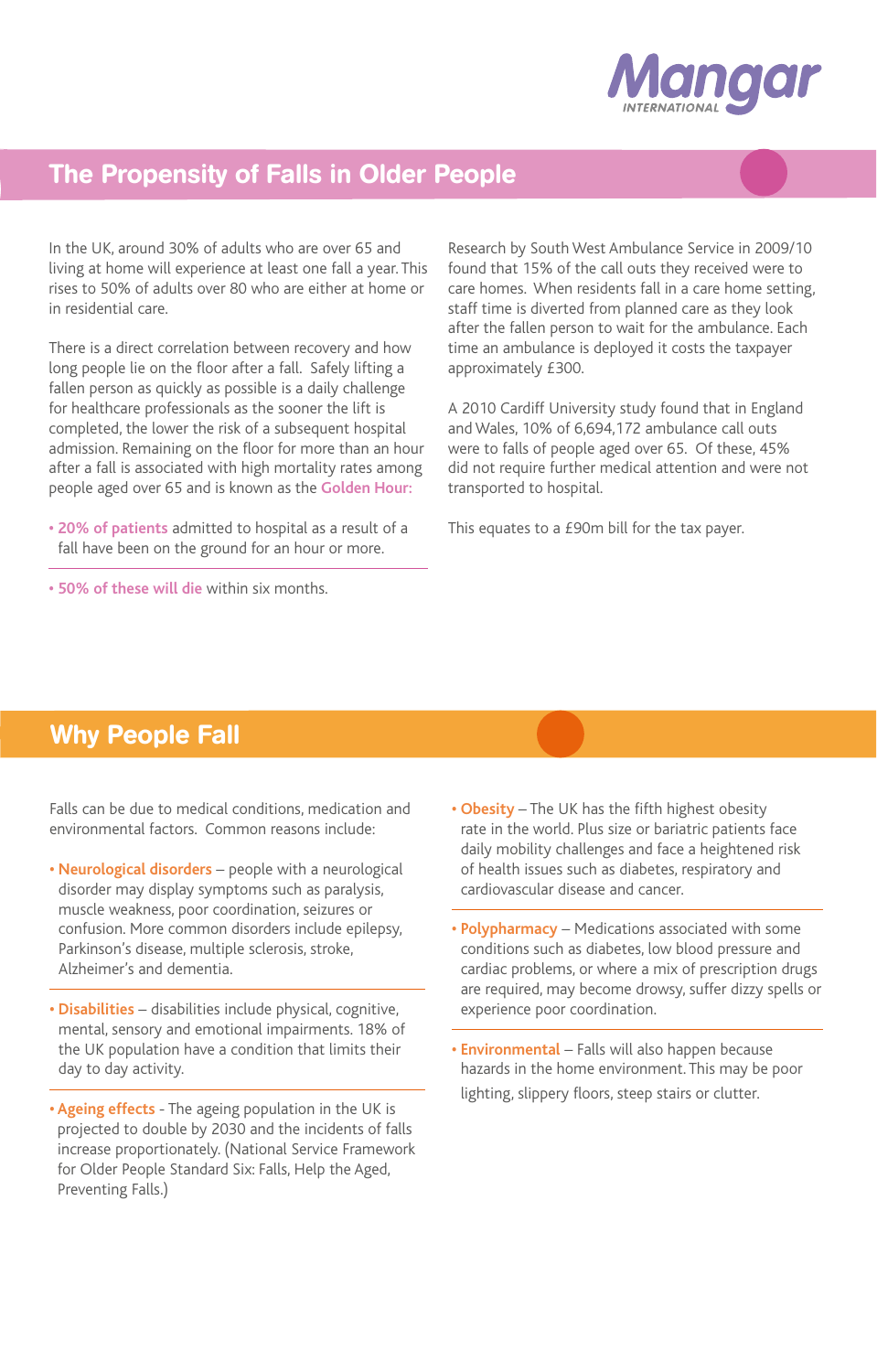# Who uses Mangar Lifting Cushions

The ELK and Camel have been used for more than 10 years in a range of settings, such as care homes, housing associations, hospitals, telecare response teams, emergency services and in the community. The Mangar lifting cushions reduce the risk of injury to healthcare professionals including care assistants, nurses, occupational therapists, physiotherapists and paramedics.

The controlled, safe and dignified lift provided by the lifting cushion means it is particularly useful for lifting fallen people in the following environments:

- **Elderly Care**
- **EMI nursing and care homes**
- **Rehabilitation facilities**
- **Dementia Care**
- **Bariatric Care**
- **Ambulance and first response services**
- **In the home**

UK nurses, care workers & nursing assistants combined account for 11% of total reported injuries (HSE)



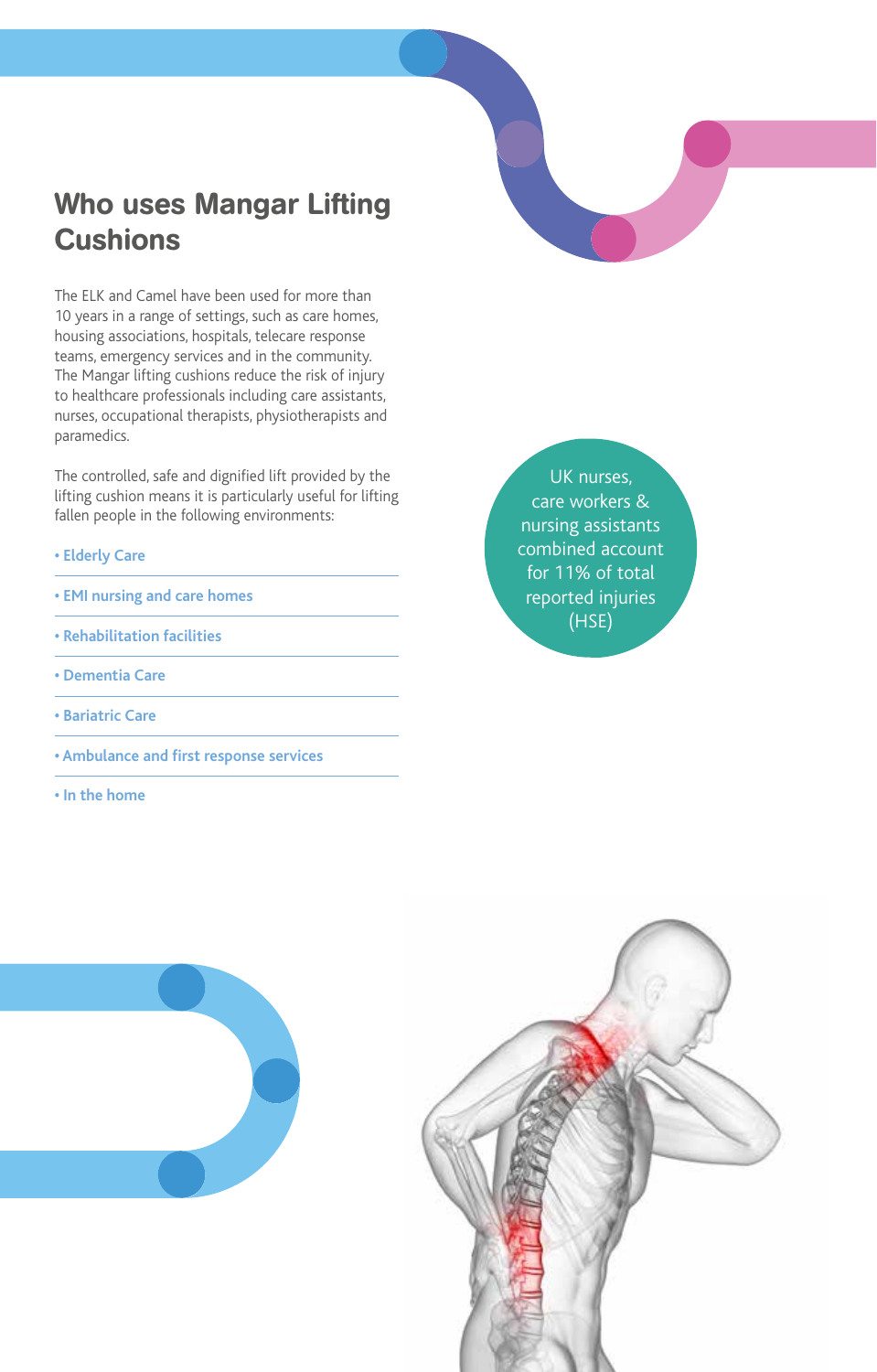# What our customers say

**Richmond Village Retirement Homes** "What I particularly like about the Camel is that we can just grab it and run."

**Perry Tree Centre, Birmingham** "The Camel is the most dementia friendly lifting equipment available."

**ARV Independent Living Centre Villages, Australi**a

"I can't recommend this piece of equipment highly enough."

**Heritage Property Management, USA** Workers compensation pay outs drop by 80%.

> **Above: Resident Mary Edwards, 90 tests the Mangar Camel for stability and comfort.**

# Some of our clients

| ARV Independent Living         | Kent County Council                           |
|--------------------------------|-----------------------------------------------|
| <b>Bield Housing</b>           | Leeds City Council                            |
| Chislehurst Care               | Moray Council                                 |
| Fivestar Retirement Living     | Northumberland County Council                 |
| Institute Of Our Lady of Mercy | Borders Health Board NHS                      |
| New Church Housing Services    | Dorset Healthcare University Foundation Trust |
| St Michael's Hospice           | Health of England NHS Foundation              |
| Sunrise Senior Living          | NHS Supply Chain                              |
| Perry Tree Centre              | <b>Brandon Trust</b>                          |
| Richmond Ambulance             | NRS Healthcare                                |
| All UK Ambulance Trusts        | The Kent Multiple Sclerosis Therapy Centre    |
| Cornwall County Council        | The Pluss Organisation                        |
|                                |                                               |

Hampshire County Council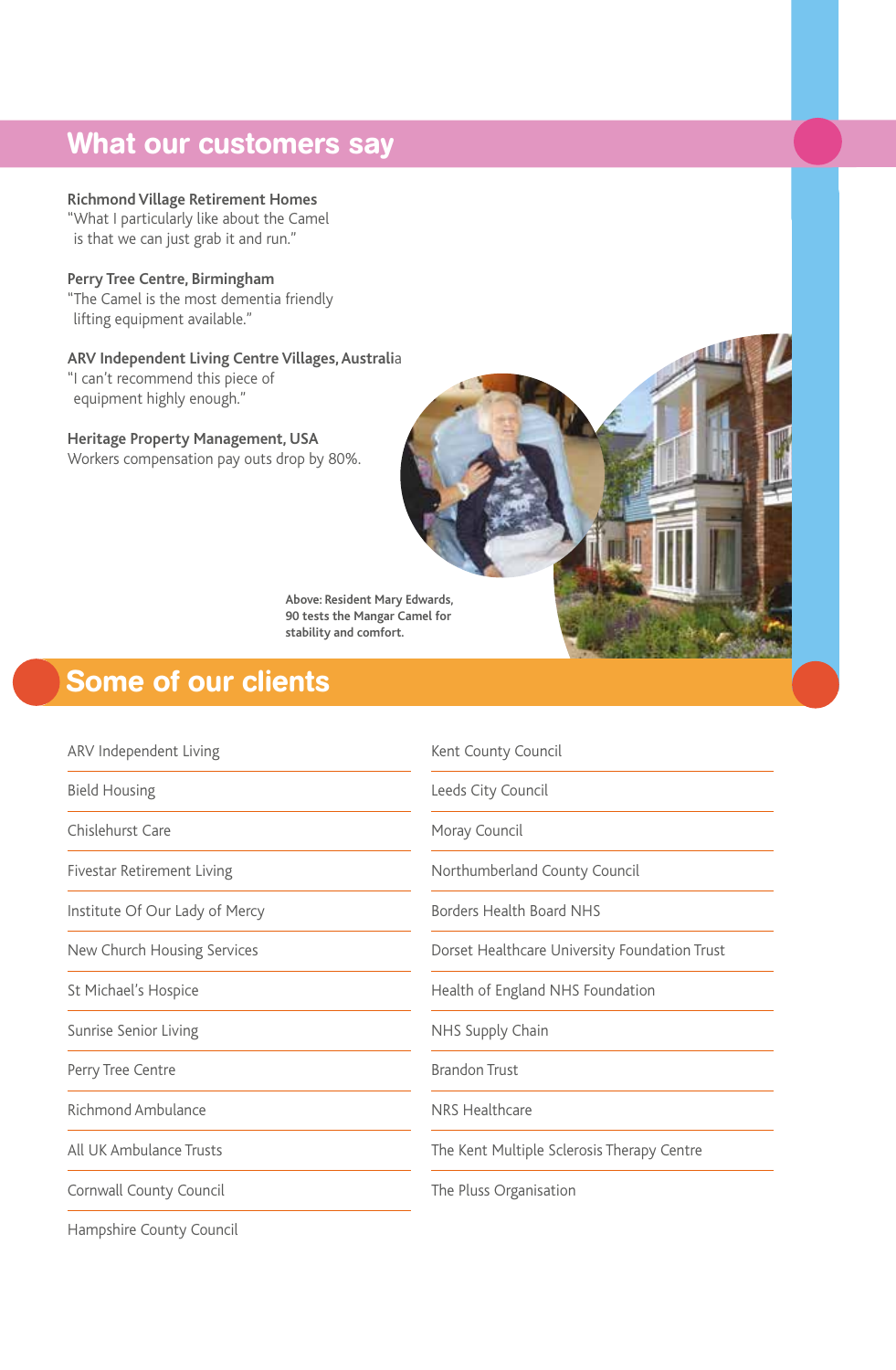# Safe patient lifting check list

|                                                                                                                     | 155 | IVU |  |
|---------------------------------------------------------------------------------------------------------------------|-----|-----|--|
| Do your residents have a fear of falling?                                                                           |     |     |  |
| Do your residents fall in confined areas where<br>it is difficult to use your current<br>manual handling equipment? |     |     |  |
| Do residents with dementia become<br>distressed when lifted with your current<br>manual handling equipment?         |     |     |  |
| Do you regularly call the ambulance<br>service to lift fallen residents?                                            |     |     |  |
| Do your staff leave important duties to sit<br>with fallen residents while they wait<br>for an ambulance?           |     |     |  |
| Do staff take time off to recover from work<br>related manual handling injuries?                                    |     |     |  |
| Do staff who have sustained a musculoskeletal<br>injury resist further moving and handling activity?                |     |     |  |
| Would you and your residents prefer a more<br>dignified method of safe lifting?                                     |     |     |  |
|                                                                                                                     |     |     |  |

If you have answered yes to any of the above, talk to us about the Mangar lifting cushions. For a **FREE demonstration**, call **0800 2800 485**

For a **FREE DVD**, **email sales@mangar.co.uk**

For more information visit www.mangar.co.uk



Yes No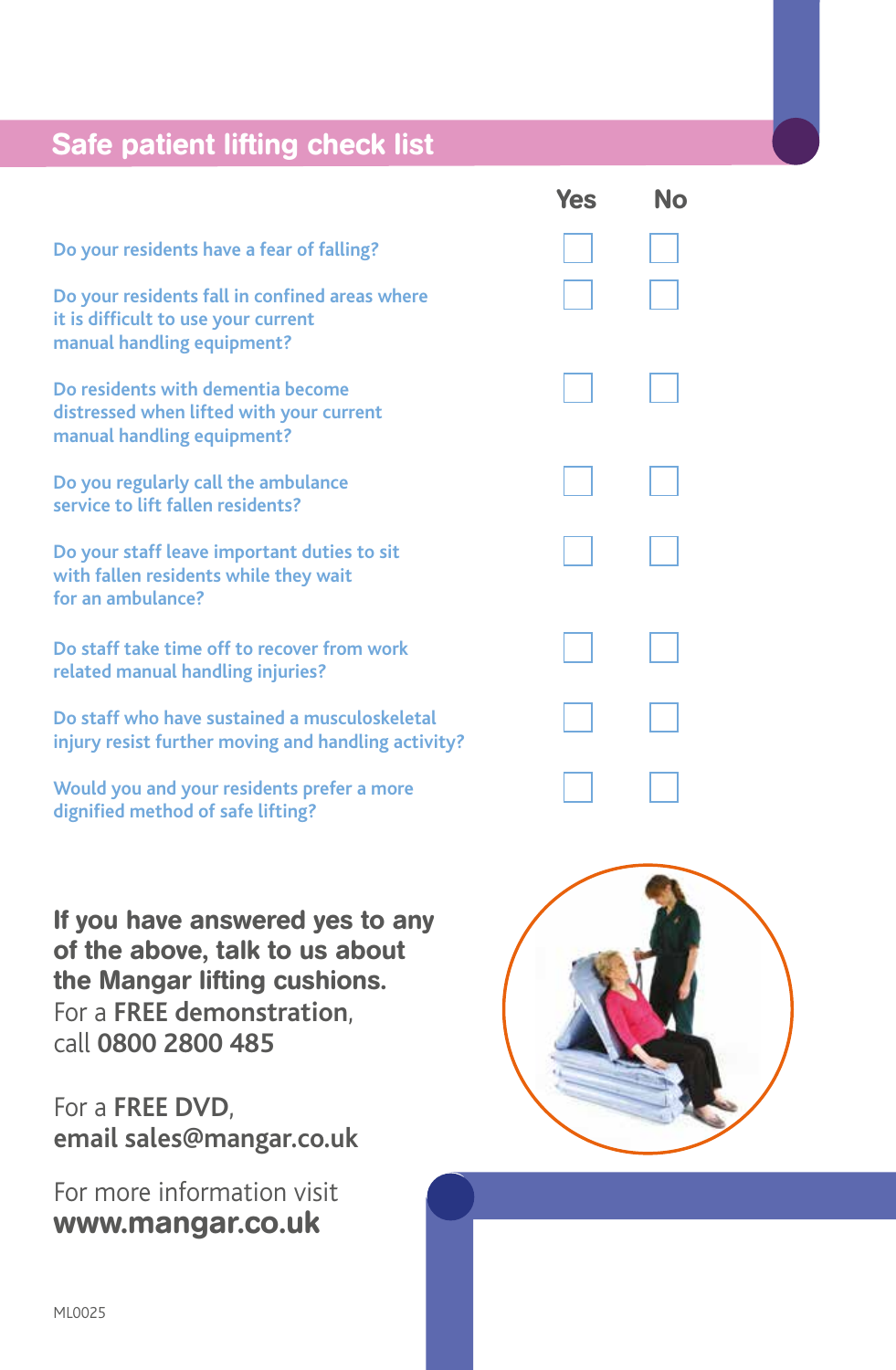

# Safe Patient Lifting

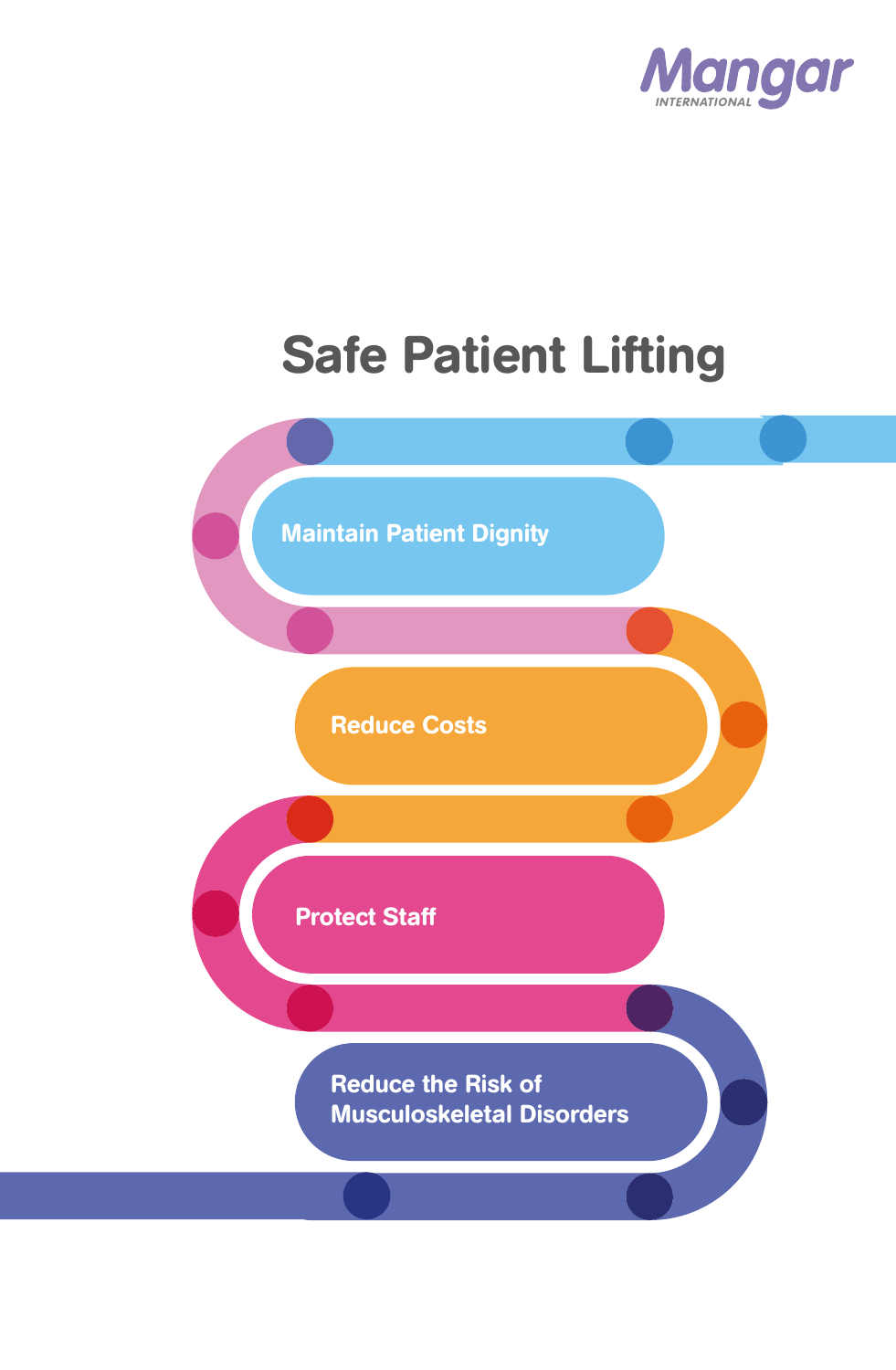# Using a lifting cushion



#### **Assess**

The lifting cushions can be used once you have established the fallen resident is uninjured but needs help to return to their feet. Please follow your organisation's manual handling guidelines when lifting a fallen person.

| 'OSI' |  |
|-------|--|
|       |  |

### tion

Depending on whether you are using the ELK or the Camel, positioning will vary slightly.

**Camel:** In many cases, the patient is able to shuffle backwards onto the Camel independently. If this is not possible, from the recovery position, the carer places the Camel directly behind the person with the Camel badge in line with their head. The carer should then position a slidesheet lengthways under the person to enable them to be easily manoeuvred onto the Camel. The slidesheet is then removed.

**ELK:** From the recovery position, the ELK is folded under itself and positioned parallel with the person's belt line. The person is then rolled onto their back and the ELK is unfolded so that it is lying flat underneath them. If the person is able to sit, the ELK is folded under itself and the patient asked to lean to one side while the cushion is positioned under them. They then lean in the other direction and the ELK is unfolded, ready for inflating.

On the ELK, the person is encouraged to sit up and can be assisted using recognised moving and handling techniques if required. The person needs to be sitting centrally on the ELK, as close to the back as possible. Once the person is in the seated position, and with arms folded, the carer gives support from behind for the duration of the lift.

#### Inflate

Simple to set up, lifting cushions inflate at the touch of a button, using an Airflo Plus compressor. The four coloured and numbered airlines are simply connected to each section of the lifting cushion.

The handset is operated by pressing and holding numbered buttons in sequence. The Airflo will stop automatically once each section is fully inflated.

Three sections will usually be sufficient to enable transfer but a taller person may need all four.



#### **Transfer**

The resident can be helped to a stand or side transferred to a chair once the lift is completed.

When using lifting cushions always follow your organisation's manual handling guidelines.







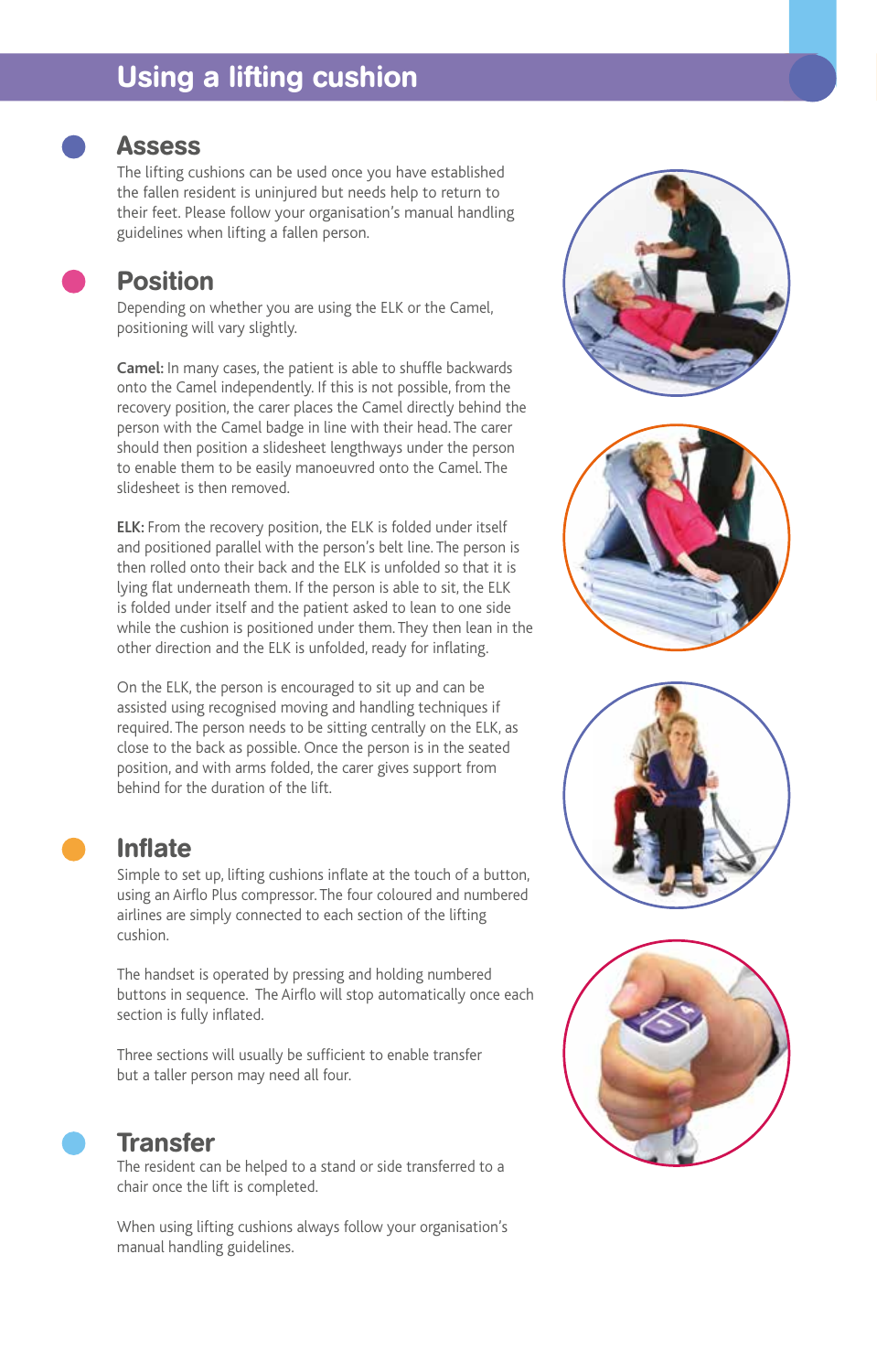# Consequences of injury

Resident falls are a regular part of the working day in a healthcare environment and performing a safe lift is vital for both the wellbeing of the fallen person and the health professional. Injuries among healthcare professionals can be costly not only to employers and employees but also can negatively impact the quality of care that a patient may receive.

### Consequences for the employer

When an employee is affected by a musculoskeletal injury the impact on the employer can be significant as skilled, experienced staff take time off to recover.

#### **Financial implications such as compensation claims and human resource costs including:**

- **Recruitment**  advertising, interviewing and background checks
- **Enhanced** fees for agency personnel
- **Overtime** payments
- **Training** of new staff
- **Reduced** productivity as new staff learn the job

#### **Using the appropriate equipment, such as a lifting cushion brings financial benefits:**

- **Reduced sickness days** from musculoskeletal disorders
- **Increased** staff productivity
- **Reduced** compensation claims

## Consequences for the employee

Evidence suggests repeated manual lifting is a leading cause of musculoskeletal disorders in healthcare workers.

#### **Consequences for employees are:**

- **Ongoing pain** suffered through a musculoskeletal disorder
- **The loss** of their ability to perform duties
- **Time off required** to recover and recuperate, often resulting in reduced earnings
- **No longer able to work** in a healthcare or moving and handling environment and require new training
- **May need** to take early retirement
- **Lifting cushions** only require one carer, particularly useful for night shifts in care homes when less staff are on duty.

# Consequences for the patient

In the UK, 50% of adults over 80 will experience at least one fall a year (HSE) and the impact can be considerable causing injury, psychological difficulties and social isolation. Lifting fallen people safely and with dignity is essential to managing future fears. If a patient is dropped, or hurt during a manual handling procedure, further complications and potential hospitalisation is likely.

Research by the American Journal of Epidemiology shows the fear of falling in the elderly will subsequently reduce their quality of life. Fear of falling among older people

occurs in approximately 30% of those who have never fallen and 60% for those who have fallen previously.

The patient becomes more dependent on others and less mobile, and begins to cut their daily activities. As the fear of falling increases and activity diminishes, muscle strength weakens causing more and more falls. Falls are often considered a contributing reason for admission to a nursing home.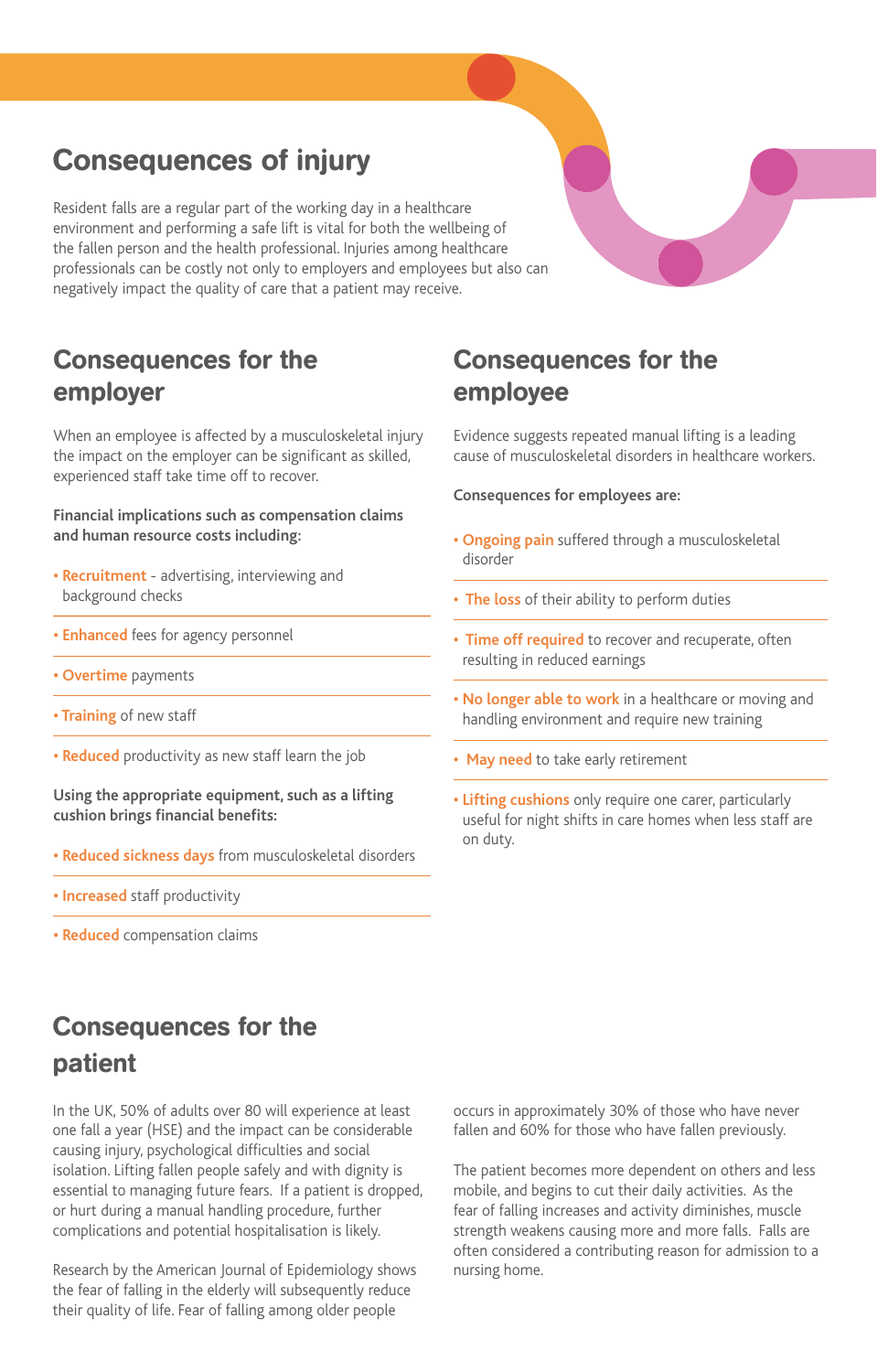# ...a practical solution to a daily challenge

# ELK Lifting Cushion

The Mangar ELK is a lifting cushion designed to lift the frailest individual to a plus size or bariatric patient from the floor in a safe and dignified manner.



### Key Benefits

- **Reduce** the risk of musculoskeletal injuries and the associated costs
- **Provides a safe,** dignified lift
- **Ideal for confined spaces,** such as bathrooms or hallways
- **Can be used inside or out,** including when travelling or on day trips
- **Does not need** a LOLER certificate
- **Lifts** up to 450kg (70 stone)
- **Easy to use,** with minimal staff training required
- **Battery powered** and portable
- **Designed to lift** a person from the floor with the help of only one carer
- **Easy** to store
- **Easy** to clean



| Maximum user<br>weight | 450 kg (70 stone) |
|------------------------|-------------------|
| Maximum height         | 56 cm/22"         |
| Minimum height         | <b>Flat</b>       |
| Seat depth             | 50 cm/20"         |
| Width                  | 57 cm/22.5"       |
| <b>Cushion weight</b>  | 3.6 kg (8 lbs)    |
| Compressor<br>weight   | 6 kg (13 lbs)     |

### **Accessories**

### Charging Cradle and Battery Pack

The battery in an Airflo Plus is detachable and can be charged separately in a charging cradle. This means a spare charged battery is always available for use when required.

### Slide Sheets

There will be times a patient is unable to help themselves transfer onto a lifting cushion and a slide sheet is required to help manoeuvre the individual to the correct positon. The slide sheets are a tubular shape and have handles to help when moving the patient. The surface of the material allows the patients to be moved easily in any direction.